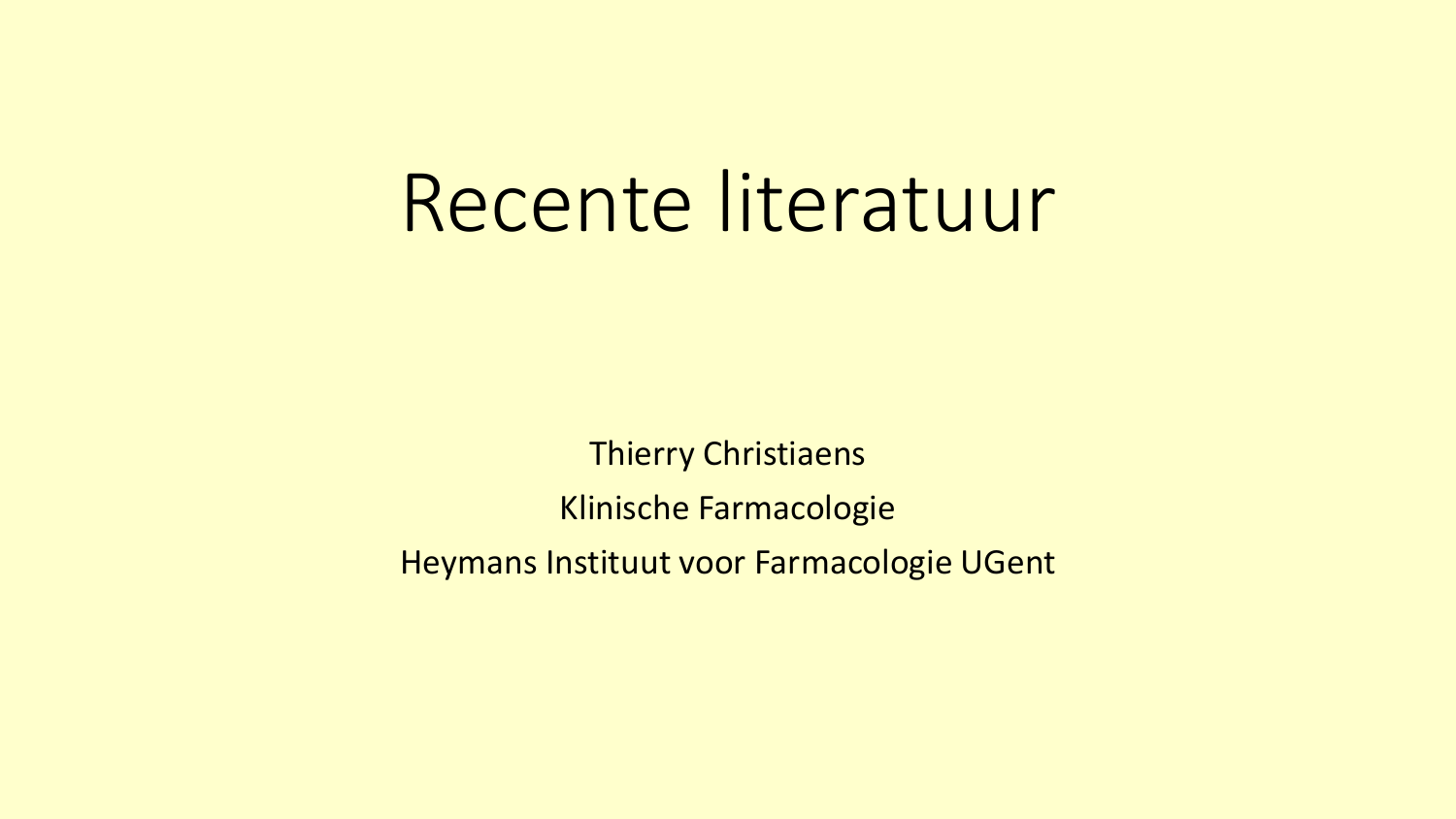- Gerandomiseerde studies
	- Monoclonale AL voor migraine
	- Semaglutide voor obesitas, hoe lang effect?
	- Optimising Therapy to prevent avoidable hospital admissions in the multimorbid elderly OPERAM
- Niet gerandomiseerde studies
	- Treatment timing and the effects of rhythm control strategy in patients with atrial fibrillation: nationwide cohort study
	- SABINA: An Overview of Short-Acting β2-Agonist Use in Asthma in European **Countries**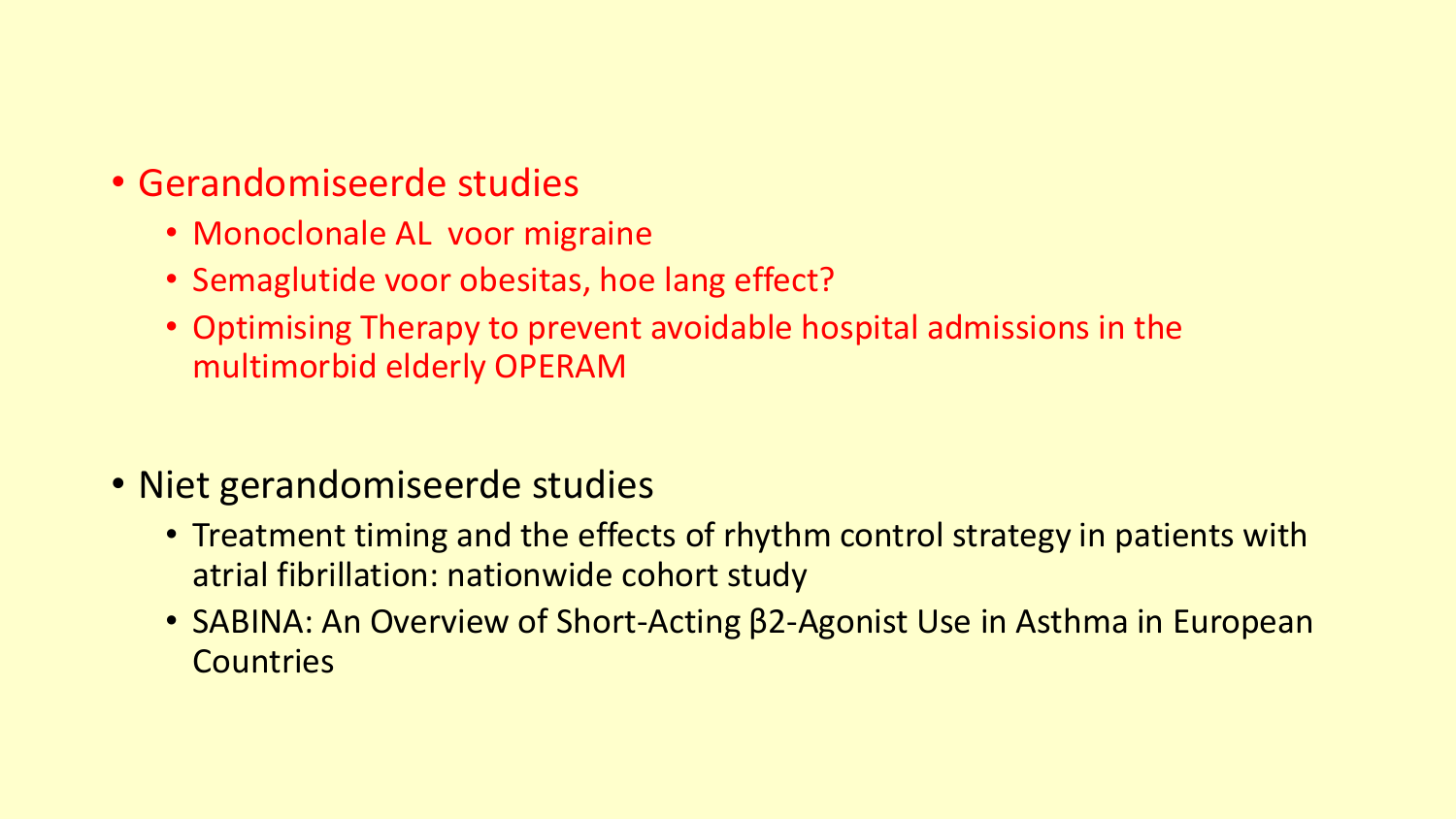Safety and efficacy of erenumab for preventive treatment of chronic migraine: a randomised, double-blind, placebocontrolled phase 2 trial. The Lancet Neurology 2017;16:425-34.

- Methods: This was a phase 2, randomised, double-blind, placebocontrolled, multicentre study of erenumab for adults aged 18-65 years with chronic migraine … Chronic migraine was defined as 15 or more headache days per month, of which eight or more were migraine days. Patients were randomly assigned (3:2:2) to subcutaneous placebo, erenumab 70 mg, or erenumab 140 mg, given every 4 weeks for 12 weeks…
- The primary endpoint was the change in monthly migraine days from baseline to the last 4 weeks of double-blind treatment (weeks 9-12). Safety endpoints were adverse events, clinical laboratory values, vital signs, and anti-erenumab antibodies…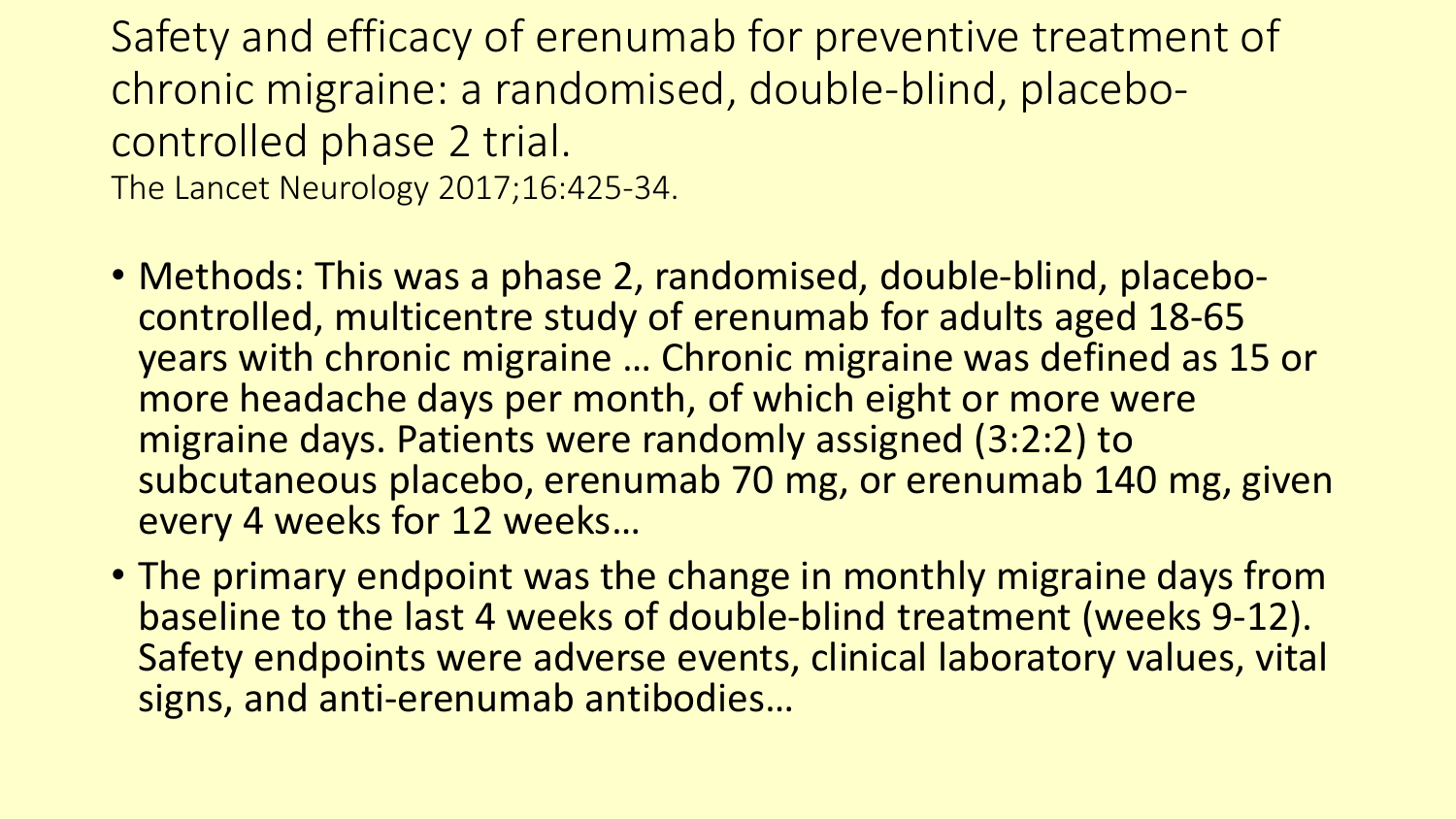Safety and efficacy of erenumab for preventive treatment of chronic migraine: a randomised, double-blind, placebocontrolled phase 2 trial. The Lancet Neurology 2017;16:425-34.

- **Findings:** From April 3, 2014, to Dec 4, 2015, 667 patients were randomly assigned to receive placebo (n=286), erenumab 70 mg (n=191), or erenumab 140 mg (n=190).
- Erenumab 70 mg and 140 mg reduced *monthly migraine days* versus placebo (*both doses -6·6 days vs placebo -4·2 days*; *difference -2·5*, 95% CI -3·5 to -1·4,  $p < 0.0001$ ).
- Adverse events were reported in 110 (39%) of 282 patients, 83 (44%) of 190 patients, and 88 (47%) of 188 patients in the placebo, 70 mg, and 140 mg groups, respectively. ... *Serious adverse events were reported by seven (2%), six (3%), and two (1%)* patients, respectively; none were reported in more than one patient in any group or led to discontinuation.
- **Interpretation:** In patients with chronic migraine, erenumab 70 mg and 140 mg reduced the number of monthly migraine days with a safety profile similar to placebo, ... Further research is needed to understand long-term efficacy and safety of erenumab, and the applicability of this study to real-world settings.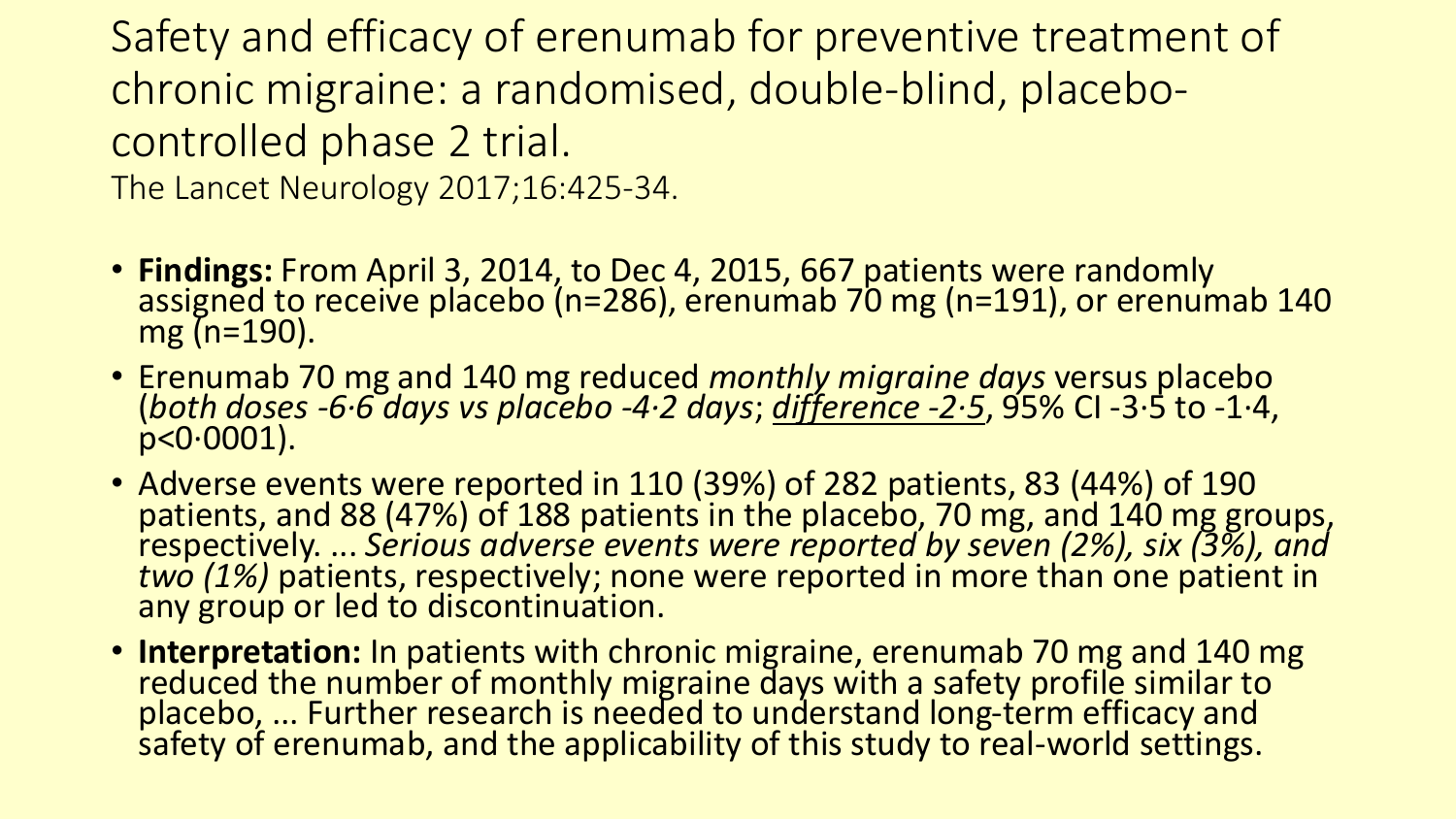### Monoklonale antilichamen voor migraine profylaxe

#### **Bedenkingen**

- *zie ook Folia augustus 2021* (over alle RCT's van de 3 producten)
- Echte 'migrainekliniek' populatie, sterke selectie
- 12 weken is kort voor chronisch probleem zowel voor werkzaamheid als veiligheid (Folia "De bevindingen van enkele open-label studies met een opvolgingsduur van 1 tot 5 jaar zijn bemoedigend... ")
- Effect al bij al beperkt in absolute termen
- Veiligheid (op korte termijn) is OK; >< cases over hypertensie en *exclusies*: patiënten met voorgeschiedenis van myocardinfarct, beroerte, TIA, instabiele angina pectoris, …
- Prijs niet mis: ongeveer €500 per maand, een veelvoud is van de kostprijs van andere middelen voor migraineprofylaxe
- → Een subgroep van patiënten heeft allicht baat bij deze nieuwe medicatie, maar het is niet duidelijk waarin 'responders' verschillen van 'nonresponders'.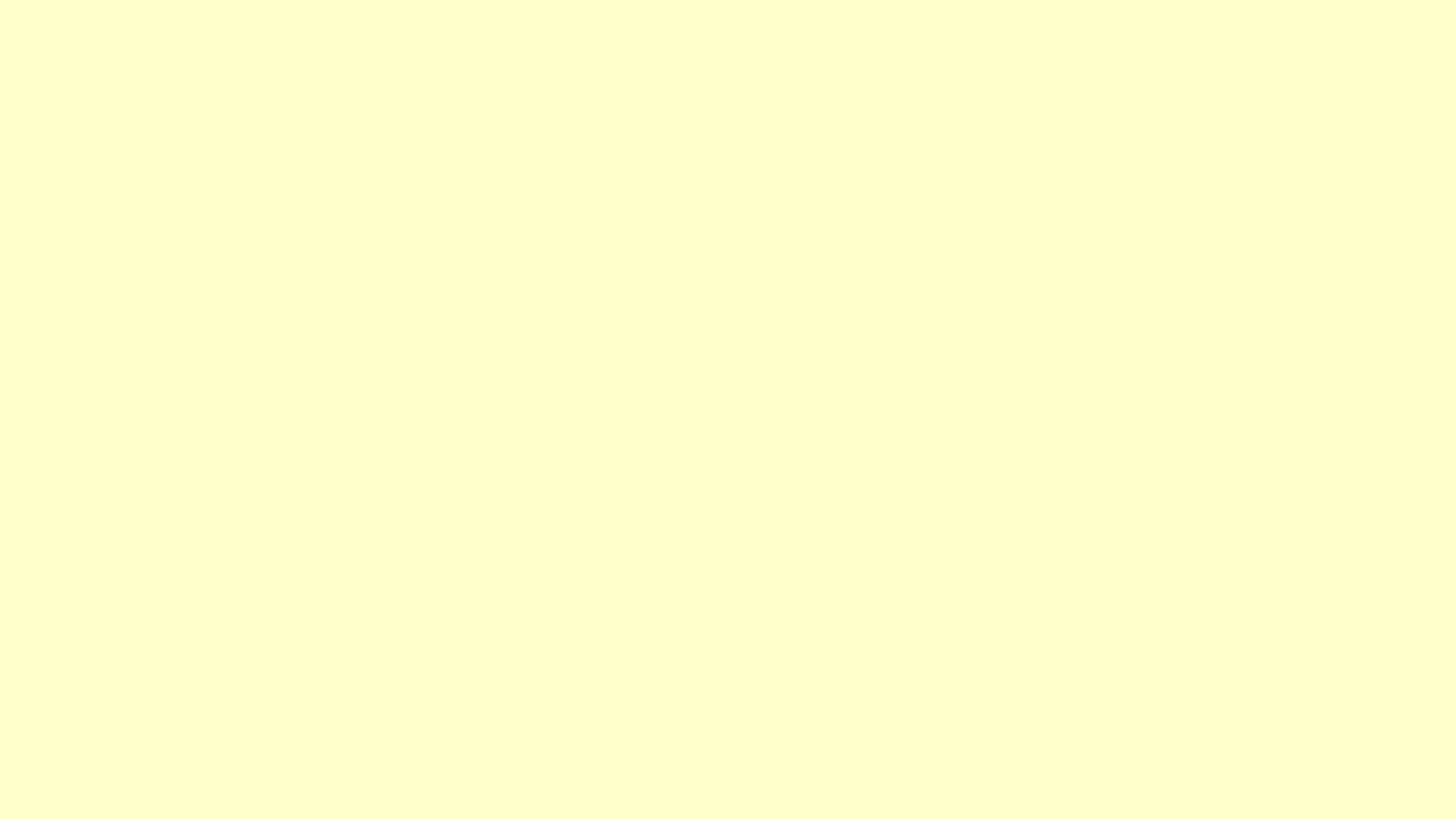Semaglutide: nieuwe behandeloptie bij obesitas? ➔ zie vorig FTB en Folia april 2021 ivm NEJM feb 2021 doi: 10.1056/NEJMoa2032183 .

- *STEP1-studie*: Deze studieresultaten kregen veel weerklank in de lekenpers, waar semaglutide wordt voorgesteld als een "gamechanger"
- ±2000 ptn, BMI>30 of >27+RF, geen DMt2, semaglutide 2,4mg 1x/w. vs Plac, 68 weken
- Aan het einde van de studie had meer dan 85% van de patiënten in de semaglutidegroep minstens 5% van hun oorspronkelijk gewicht verloren, en *50% van de patiënten had minstens 15% van hun gewicht verloren*  (tegenover respectievelijk 30% en 5% van de patiënten met placebo)...
- Ernstige OE in de semaglutidegroep (10%) vs placebogroep (6%) en waren vooral van gastro-intestinale of hepatobiliaire aard; *aantal patiënten dat de behandeling stopzette wegens gastro-intestinale ongewenste effecten semaglutidegroep 4,5%, vs 0,8%* in de placebogroep).
- In hoeverre het gewichtsverlies behouden blijft na het stopzetten van **semaglutide** en of **semaglutide** op lange termijn ook een effect kan hebben op de complicaties van obesitas, is nog niet onderzocht.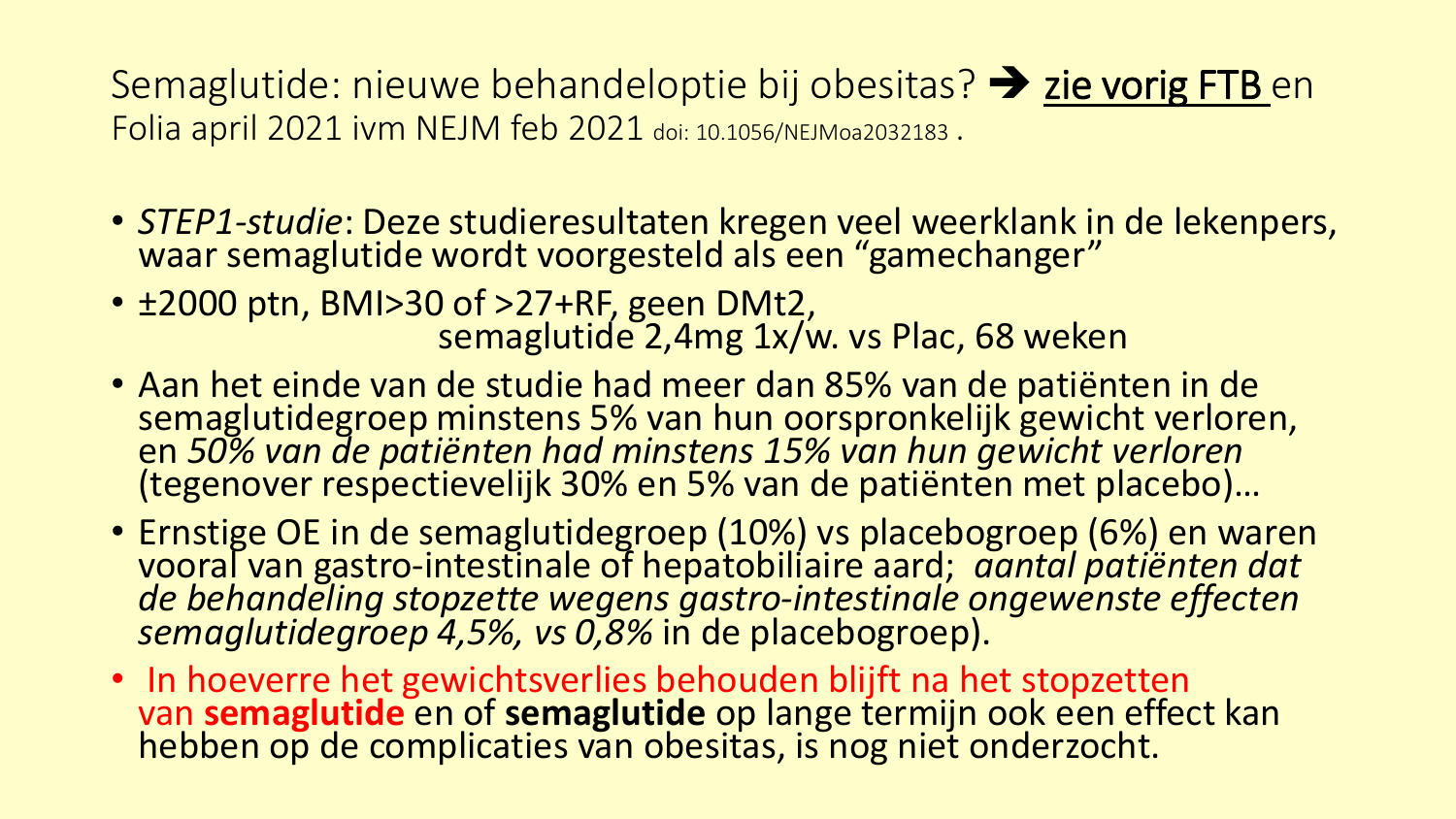Effect of Continued Weekly SC Semaglutide vs Placebo on Weight Loss Maintenance in Adults With Overweight or Obesity. The STEP 4 Randomized Clinical Trial JAMA march2001.

- OBJECTIVE To compare continued once-weekly treatment with SC semaglutide, 2.4mg, with switch to placebo for weight maintenance (both with lifestyle intervention) in adults with overweight or obesity after a 20 week run-in with subcutaneous semaglutide titrated to 2.4mg weekly.
- Intervention: ... 803 participants (89.0%) who reached the 2.4-mg/wk semaglutide maintenance dose were randomized (2:1) to 48 weeks of continued subcutaneous semaglutide (n = 535) or switched to placebo (n = 268), plus lifestyle intervention in both groups
- NB alleen de succesvolle ptn geïncludeerd in deze studie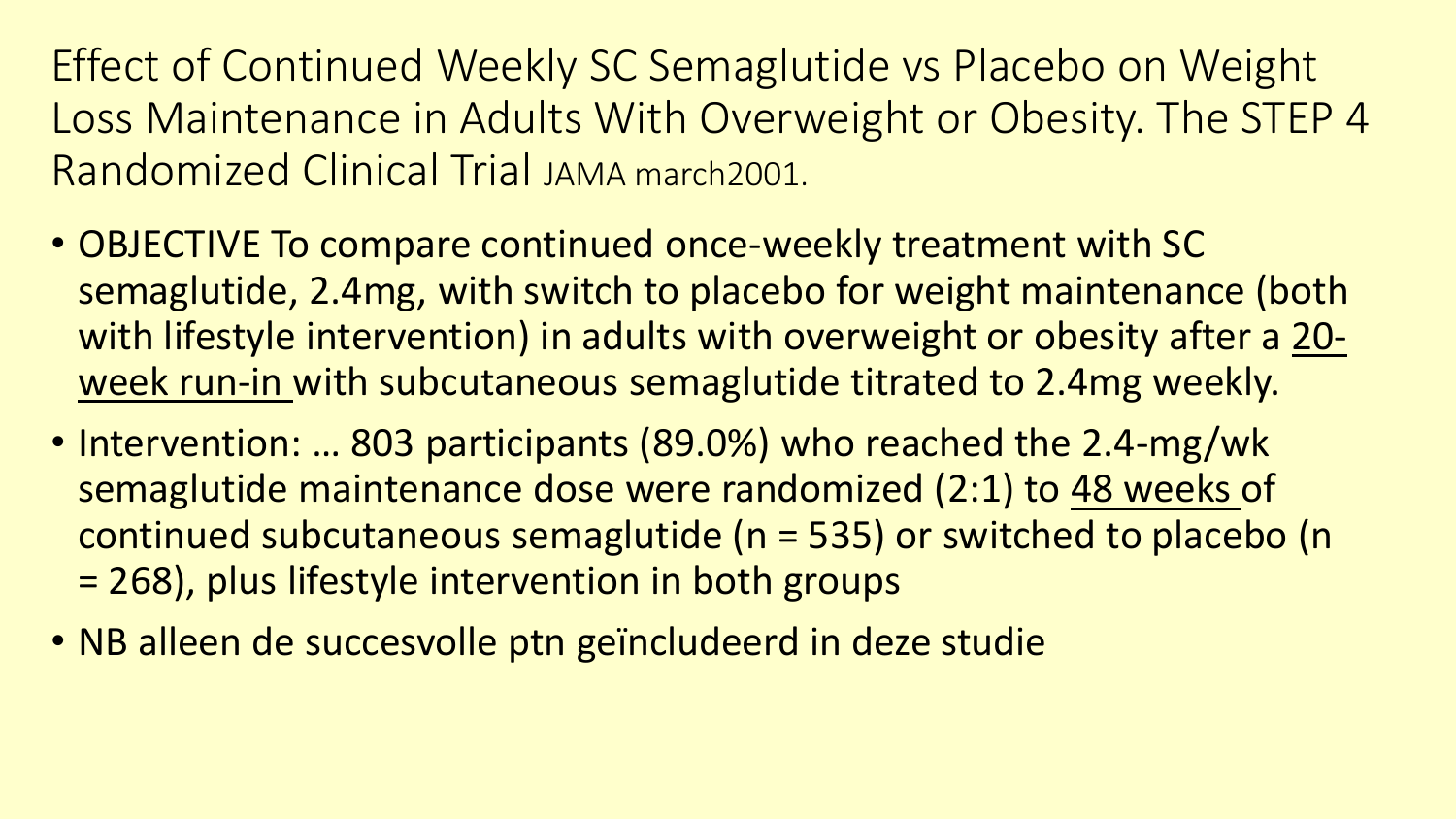

From: **Effect of Continued Weekly Subcutaneous Semaglutide vs Placebo on Weight Loss Maintenance in Adults With Overweight or Obesity: The STEP 4 Randomized Clinical Trial**

JAMA. 2021;325(14):1414-1425. doi:10.1001/jama.2021.3224



Date of download: 9/8/2021 Copyright 2021 American Medical Association. All Rights Reserved.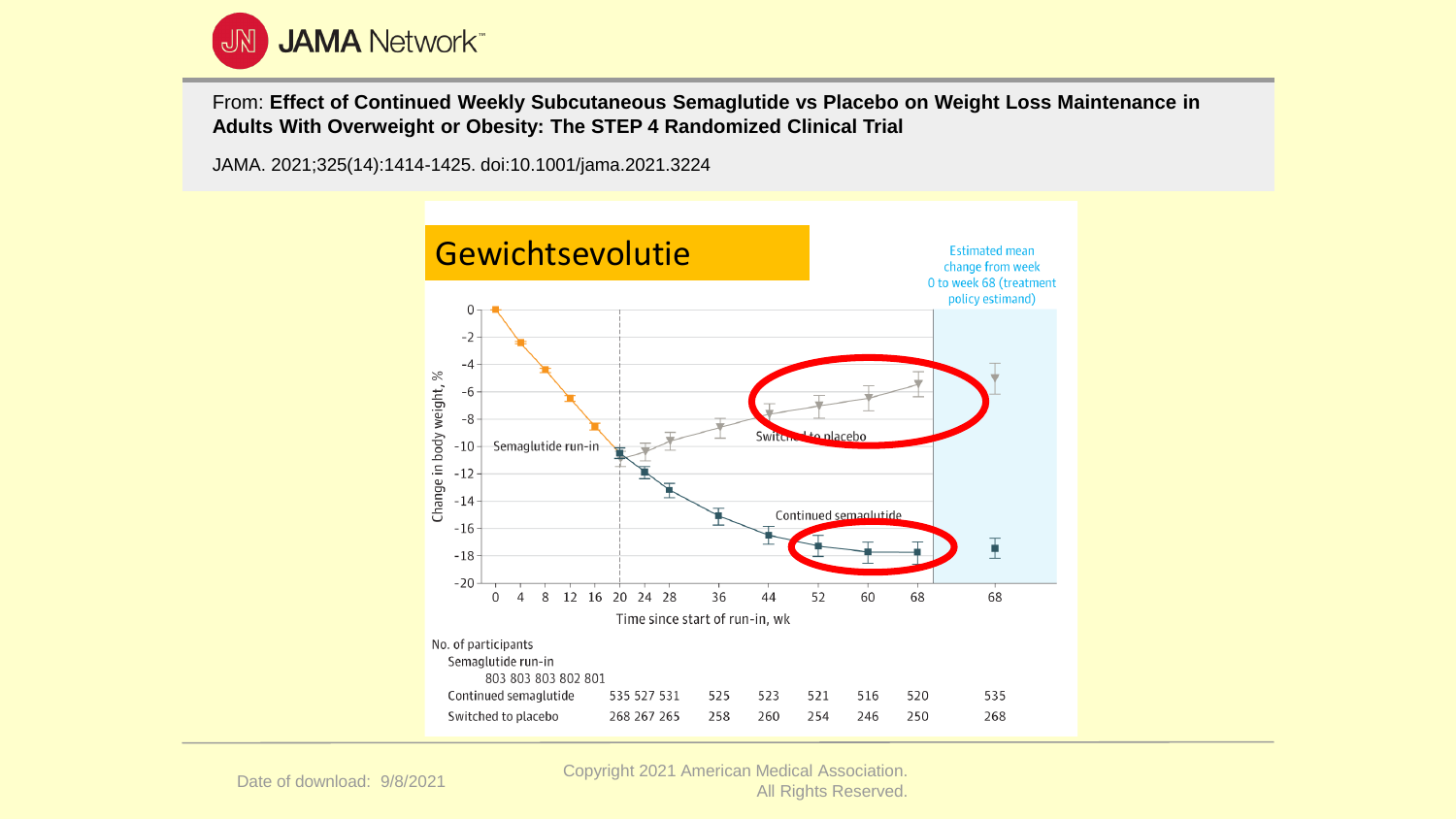

From: **Effect of Continued Weekly Subcutaneous Semaglutide vs Placebo on Weight Loss Maintenance in Adults With Overweight or Obesity: The STEP 4 Randomized Clinical Trial**

JAMA. 2021;325(14):1414-1425. doi:10.1001/jama.2021.3224



Date of download: 9/8/2021 Copyright 2021 American Medical Association. All Rights Reserved.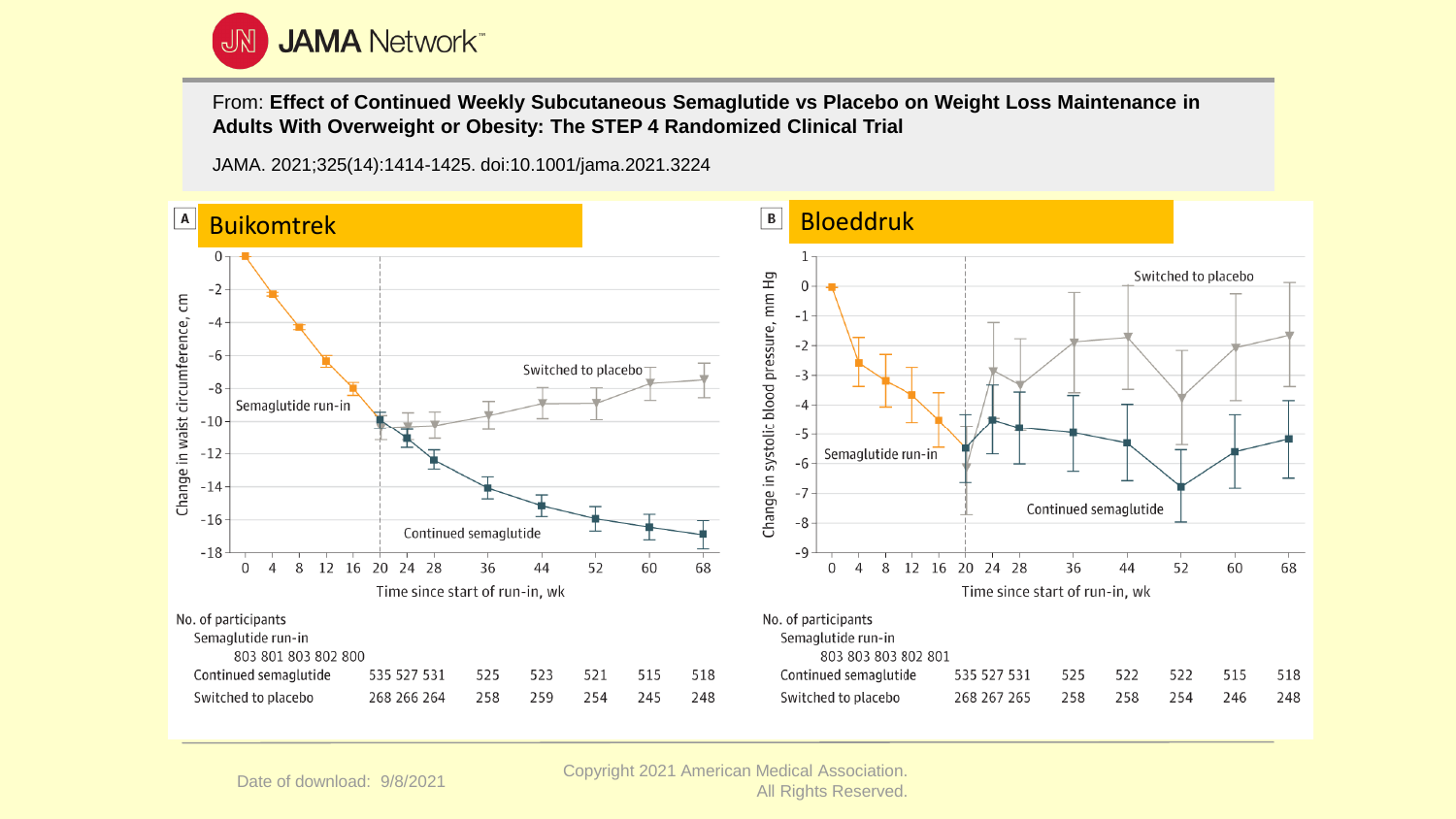Effect of Continued Weekly SC Semaglutide vs Placebo on Weight Loss Maintenance in Adults With Overweight or Obesity. The STEP 4 Randomized Clinical Trial JAMA march2001.

• CONCLUSIONS AND RELEVANCE Among adults with overweight or obesity who completed a 20-week run-in period with subcutaneous semaglutide, 2.4mg once weekly, maintaining treatment with semaglutide compared with switching to placebo resulted in continued weight loss over the following 48 weeks.

Bedenkingen

- G-daling houdt 1 jaar aan en stagneert dan?
- Stop = herwinnen G, volledig of vasthouden 5%?
- Levenskwaliteit (Step 1) SF-36 (physical functioning): +2 vs -0,6 (op 100 punten)
- Nu nog harde eindpunten verbeteren !
- Quid diabetici?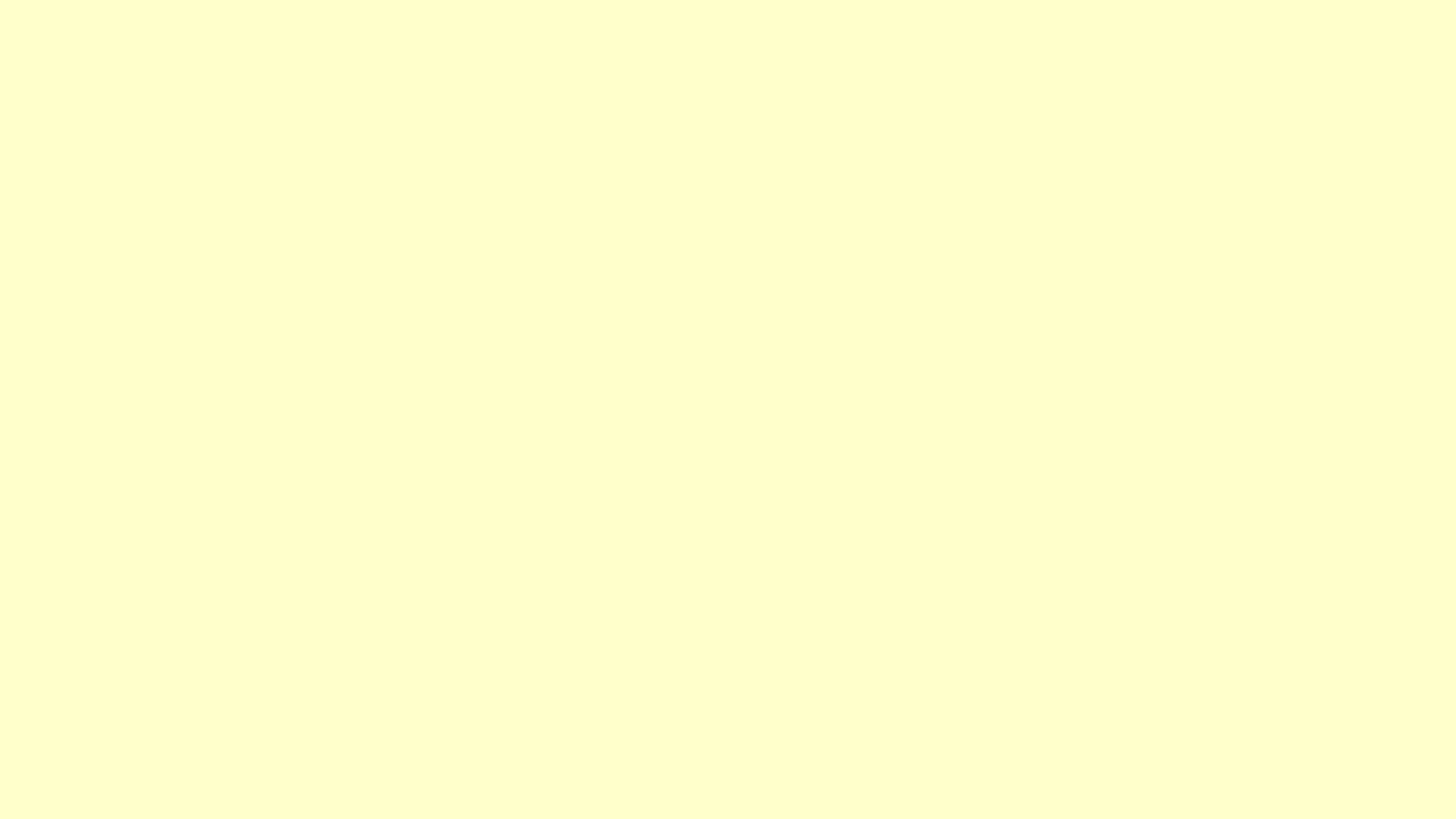### OPERAM: Optimising Therapy to prevent avoidable hospital admissions in the multimorbid elderly

https://pubmed.ncbi.nlm.nih.gov/34257088/

- **Objective:** To examine the effect of optimising drug treatment on drug related hospital admissions in older adults with multimorbidity and polypharmacy admitted to hospital.
- **Design:** Cluster randomised controlled trial.
- **Setting:** 110 clusters of inpatient wards within university based hospitals in four European countries (Switzerland, Netherlands, Belgium, and Republic of Ireland) defined by attending hospital doctors.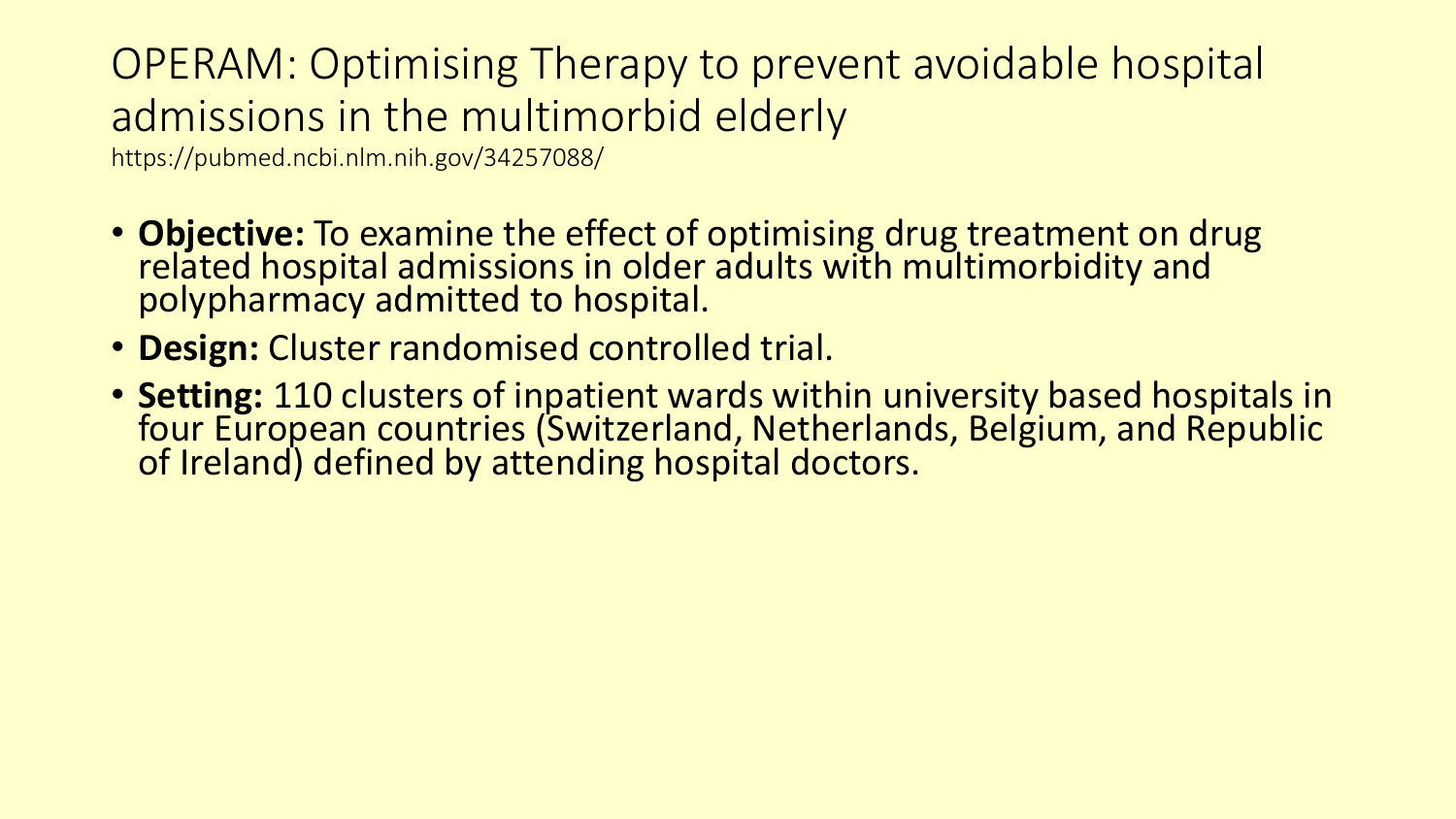### OPERAM: Optimising Therapy to prevent avoidable hospital admissions in the multimorbid elderly

https://pubmed.ncbi.nlm.nih.gov/34257088/

- **Objective:** To examine the effect of optimising drug treatment on drug related hospital admissions in older adults with multimorbidity and polypharmacy admitted to hospital.
- **Design:** Cluster randomised controlled trial.
- **Setting:** 110 clusters of inpatient wards within university based hospitals in four European countries (Switzerland, Netherlands, Belgium, and Republic of Ireland) defined by attending hospital doctors.
- **Participants:** 2008 older adults (≥70 years) with multimorbidity (≥3 chronic conditions) and polypharmacy (≥5 drugs used long term).
- **Intervention:** … usual care or a structured pharmacotherapy optimisation intervention performed at the individual level jointly by a doctor and a pharmacist, with the support of a clinical decision software system deploying the screening tool of older person's prescriptions and screening tool to alert to the right treatment (STOPP/START) criteria to identify potentially inappropriate prescribing.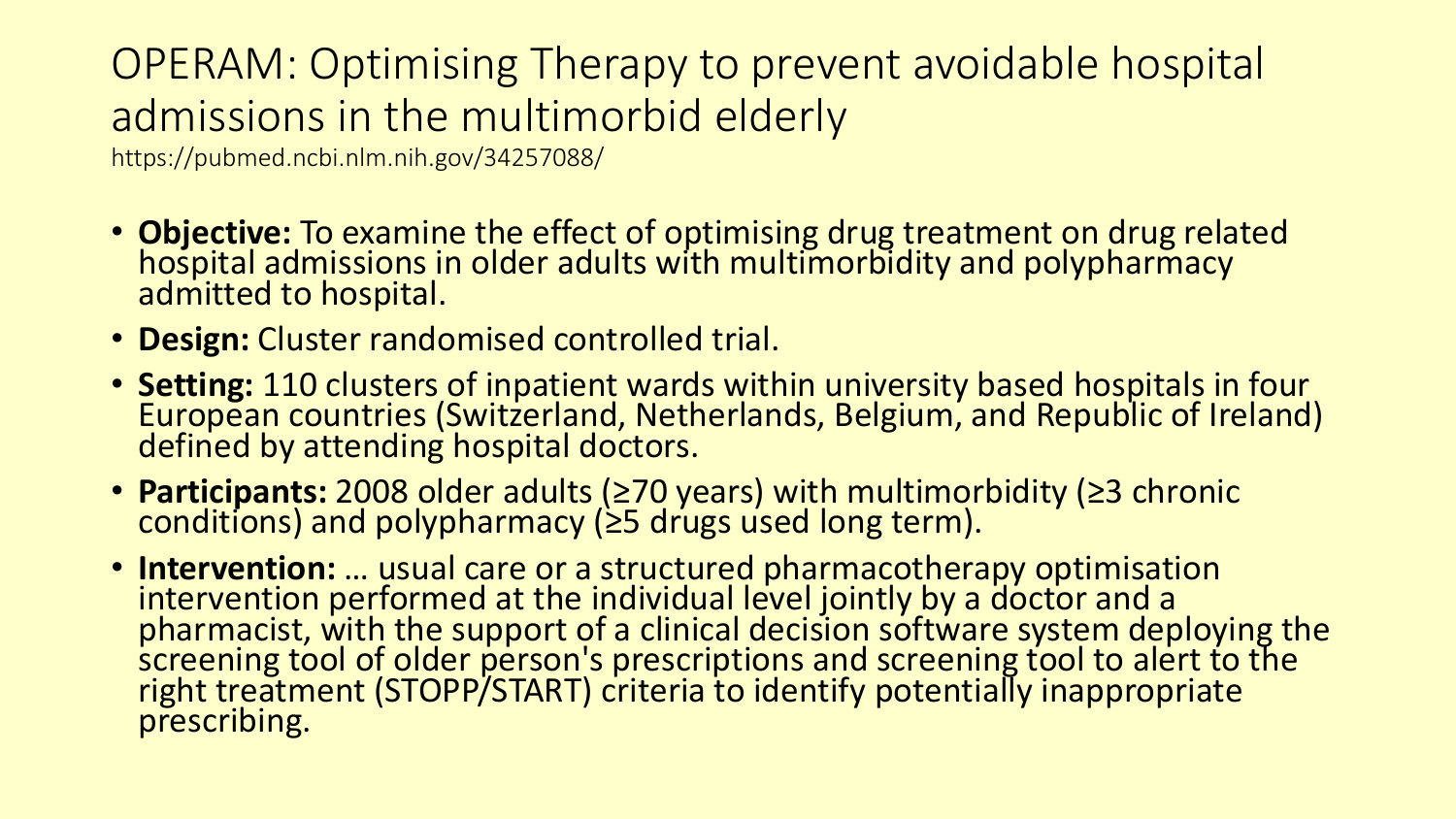## peram

#### • **Results:**

- 2008 older adults (median nine drugs) were randomised and enrolled in 54 intervention clusters (963 participants) and 56 control clusters (1045 participants) receiving usual care.
- In the intervention arm, 86.1% of participants (n=789) had inappropriate prescribing, with a mean of 2.75 (SD 2.24) STOPP/START recommendations for each participant.
- 62.2% (n=491) had ≥1 recommendation successfully implemented at two months, predominantly discontinuation of potentially inappropriate drugs.
- In the intervention group, 211 participants (21.9%) experienced a first drug related hospital admission compared with 234 (22.4%) in the control group.
- In the intention-to-treat analysis censored for death NS, first drug related hospital admission NS.
- *In the per protocol analysis, the hazard ratio for a drug related hospital admission was 0.91 (0.69 to 1.19).* The hazard ratio for first fall was 0.96 (0.79 to 1.15; 237 *v* 263 first falls) and for death was 0.90 (0.71 to 1.13; 172 *v* 203 deaths).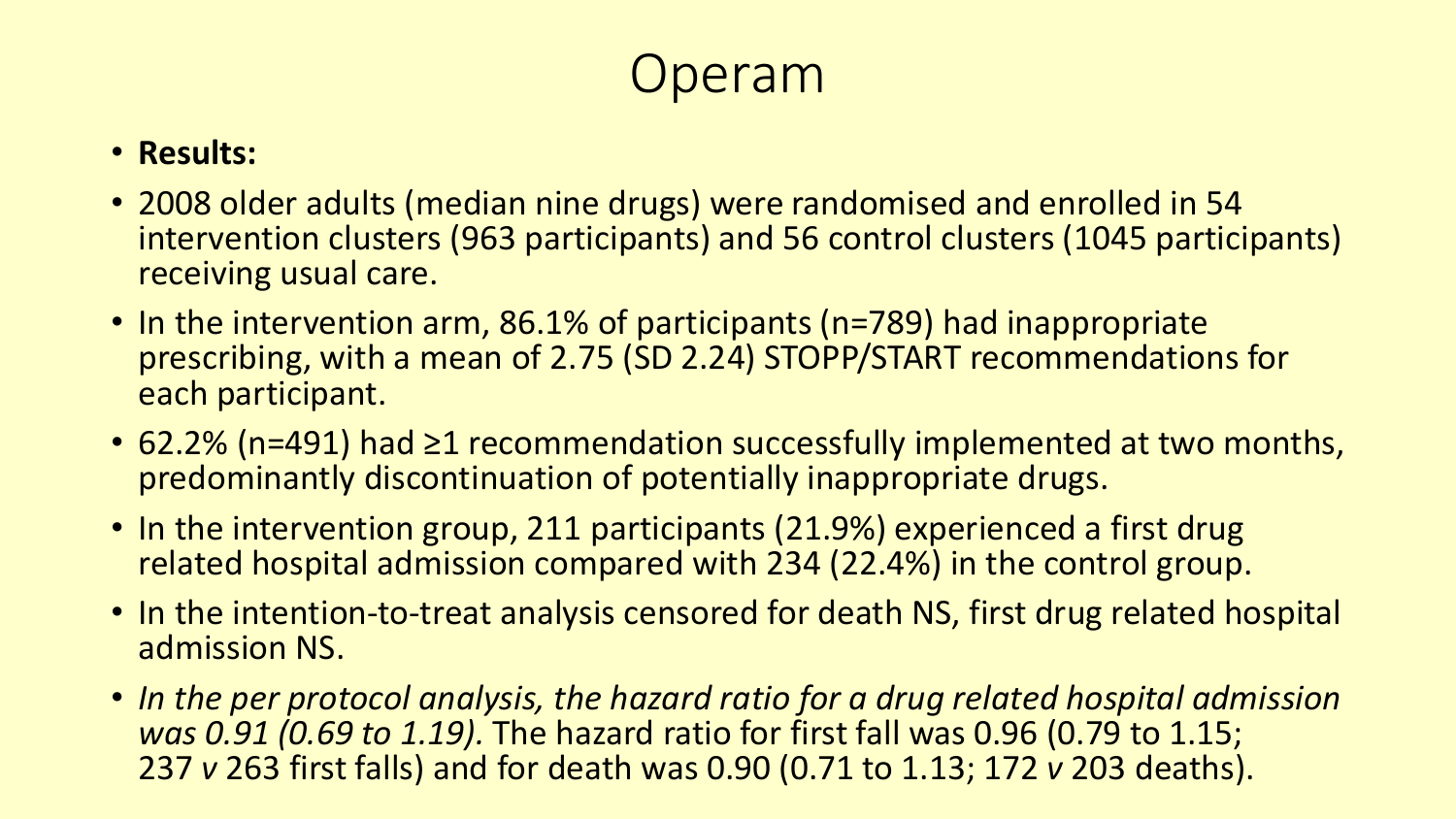## peram

#### • **Conclusions:**

- Inappropriate prescribing was common in older adults with multimorbidity and polypharmacy admitted to hospital and was reduced through an intervention to optimise pharmacotherapy, but without effect on drug related hospital admissions.
- Additional efforts are needed to identify pharmacotherapy optimisation interventions that reduce inappropriate prescribing and improve patient outcomes.

#### **Bedenkingen**

- Zeer moeilijk om in deze multimorbide populatie duidelijk effect aan te tonen op harde einpunten binnen 12 m
- Participatie: ~20% sterfte; evaluatie interventie 726 op de 786 nog levenden
- Arts en apotheker, rol verpleegkundigen ?
- Enkel eenmalige medication review en alleen STOPP/START te weinig ? Regelmatig herhalen, betrekken nurses en meer aspecten meer effect?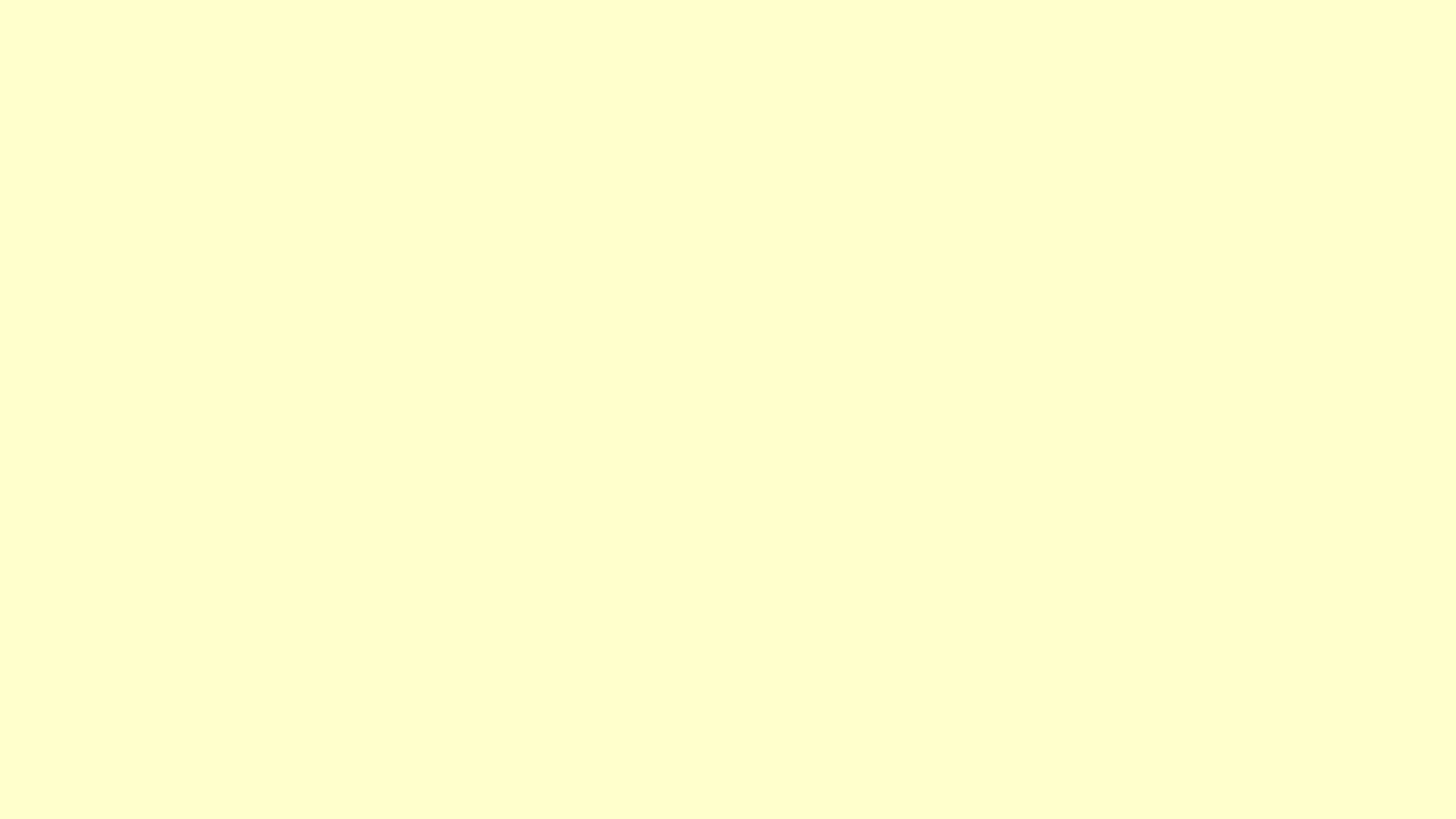- Gerandomiseerde studies
	- MA Delayed antibiotic prescribing for respiratory tract infections: individual patient data meta-analysis
	- Monoclonale AL voor migraine
	- GLP-1-analoog voor obesitas?
	- Optimising Therapy to prevent avoidable hospital admissions in the multimorbid elderly OPERAM
- Niet gerandomiseerde studies
	- SABINA
	- Treatment timing and the effects of rhythm control strategy in patients with atrial fibrillation: nationwide cohort study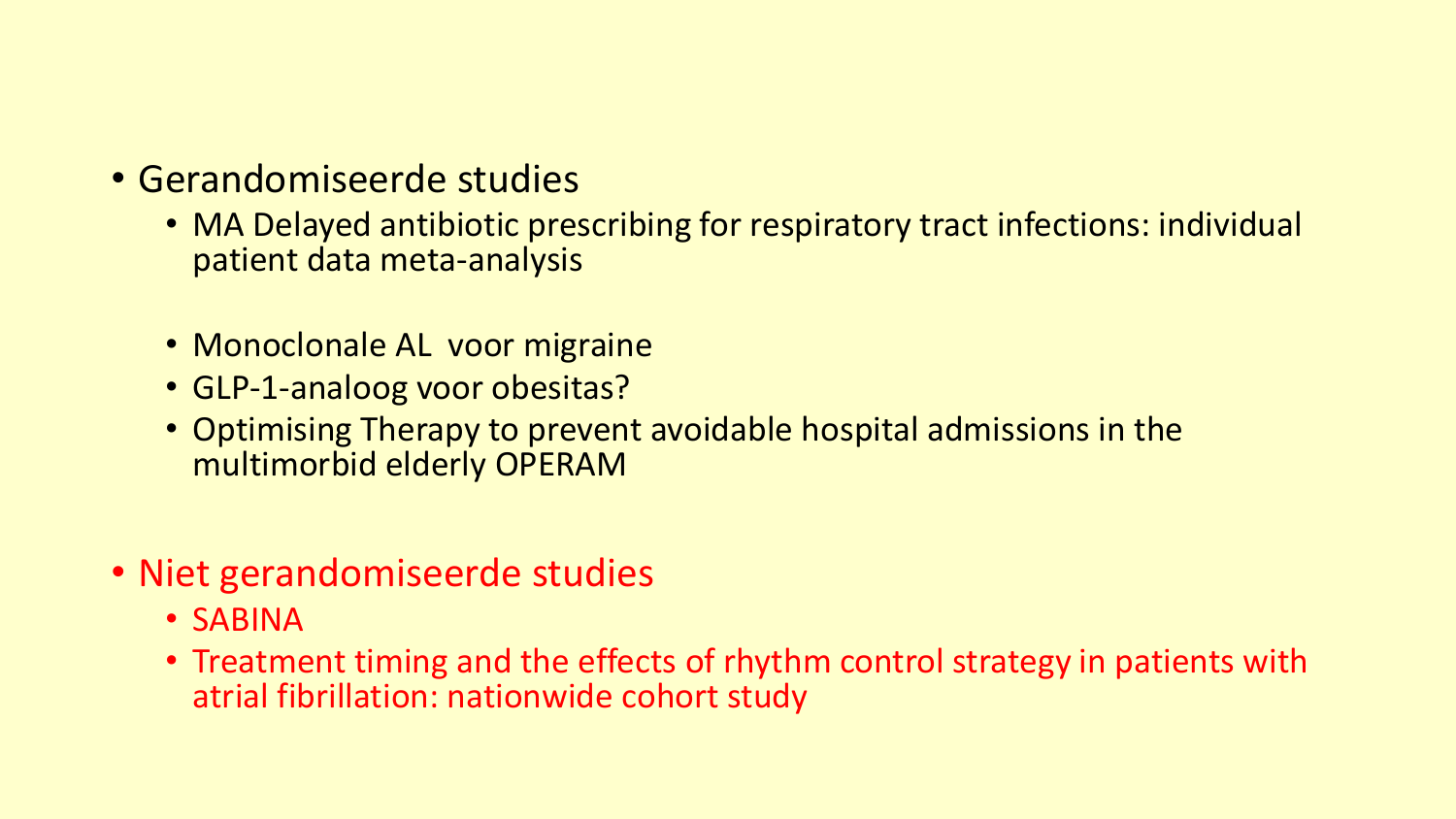Treatment timing and the effects of rhythm control strategy in patients with atrial fibrillation: nationwide cohort study BMJ 2021;373:n991

• **Objective** To investigate whether the results of a rhythm control strategy differ according to the duration between diagnosis of atrial fibrillation and treatment initiation.

#### • **Design** & **Participants**

Longitudinal observational cohort study. Population based cohort from the Korean National Health Insurance Service database. *22 635 adults with atrial fibrillation and cardiovascular conditions, newly treated with rhythm control (antiarrhythmic drugs or ablation) or rate control strategies between 28 July 2011 and 31 December 2015.*  Of the study population, 12 200 (53.9%) were male, the median age was 70, and the median follow-up duration was 2.1 years.

• **Main outcome measure** A composite outcome of death from cardiovascular causes, ischaemic stroke, admission to hospital for heart failure, or acute myocardial infarction.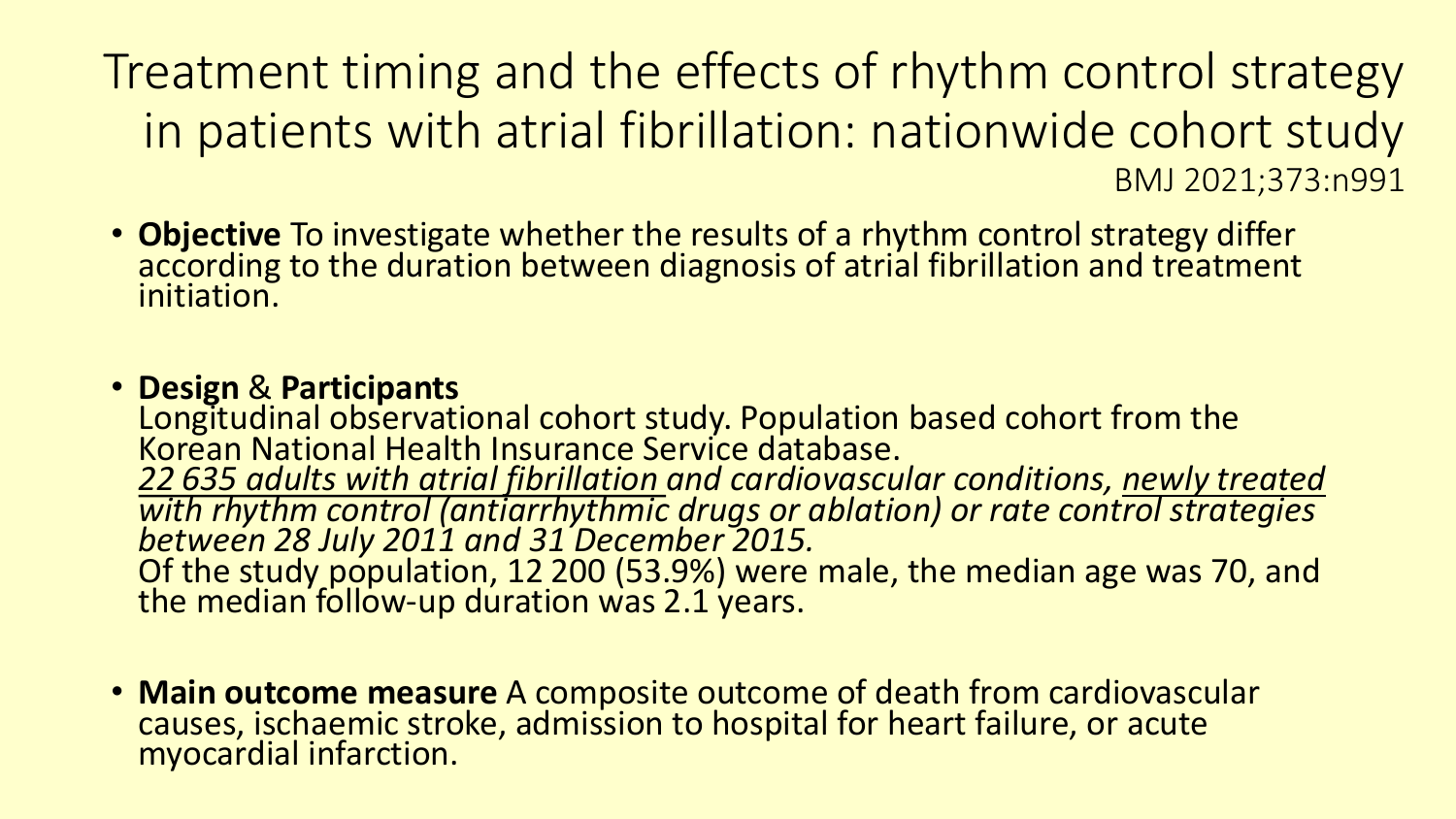Treatment timing and the effects of rhythm control strategy in patients with atrial fibrillation: nationwide cohort study BMJ 2021;373:n991

#### • **Results**

- Among patients with early treatment for atrial fibrillation (< one year since diagnosis), compared with rate control, rhythm control was associated with a lower risk of the primary composite outcome (weighted incidence rate per 100 person years 7.42 in rhythm control *v* 9.25 in rate control; hazard ratio 0.81, 95% confidence interval 0.71 to 0.93; P=0.002).
- No difference in the risk of the primary composite outcome was found between rhythm and rate control (weighted incidence rate per 100 person years 8.67 in rhythm control *v* 8.99 in rate control; 0.97, 0.78 to 1.20; P=0.76) in patients with late treatment for atrial fibrillation (initiated after one year since diagnosis). No significant differences in safety outcomes were found …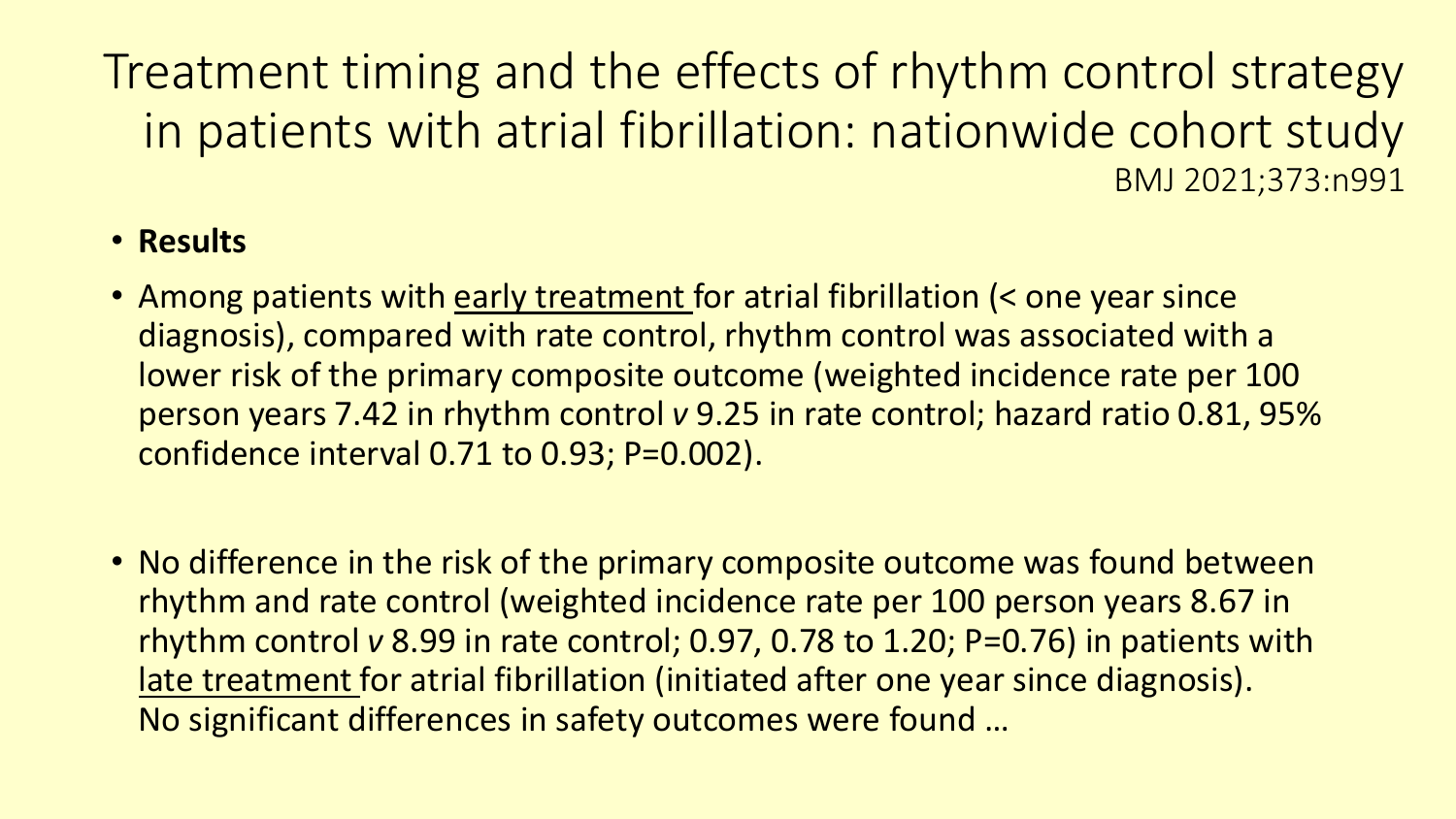Treatment timing and the effects of rhythm control strategy in patients with atrial fibrillation: nationwide cohort study BMJ 2021;373:n991

- **Conclusions** Early initiation of rhythm control treatment was associated with a lower risk of adverse cardiovascular outcomes than rate control treatment in patients with recently diagnosed atrial fibrillation. This association was not found in patients who had had atrial fibrillation for more than one year.
- Bedenkingen:
- Cohort = observationeel; hoofdvraag: 'waarom heeft arts geopteerd voor rhythm versus rate ?': mogelijkheid dat fittere ptn eerder ritme en slechter ingeschatte ptn eerder rate (selection bias)
- Koreaanse populatie versus Europese?
- 'Recent VKF' groep heeft baat met ritme controle op klinisch relevant eindpunt ; NNT~50 dus 1 event minder op 50 ptn. Soms vlot , soms zeer veel energie (herhaalde ZH opnames en verdovingen )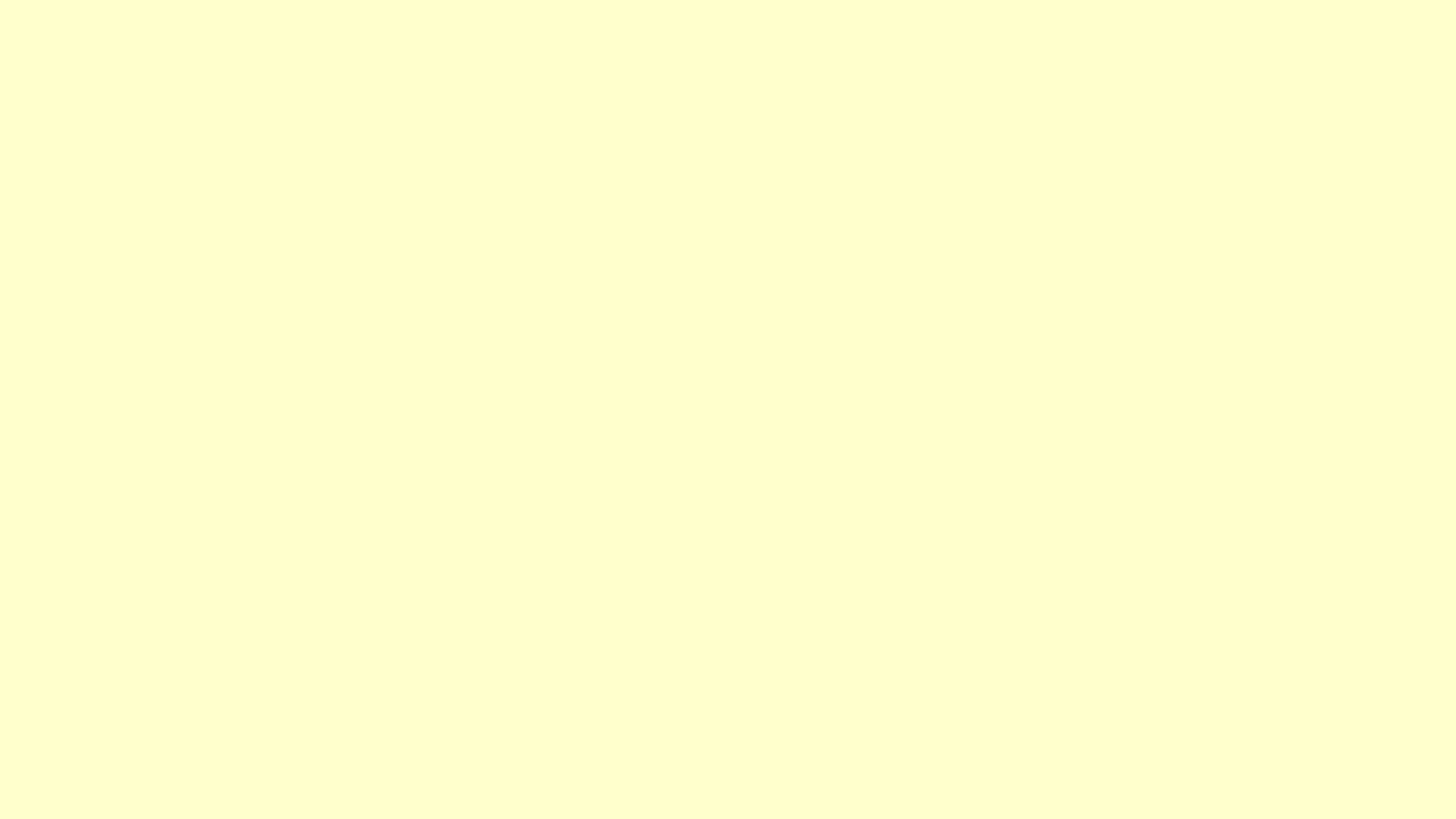### SABINA: An Overview of Short-Acting β2-Agonist Use in Asthma in European Countries [Adv Ther.](https://www.ncbi.nlm.nih.gov/pmc/articles/PMC7089727/) 2020; 37(3): 1124–1135.

**Introduction**

• Globally, individuals with asthma tend to overrely on short-acting  $\beta_2$ agonists (SABAs) and underuse inhaled corticosteroids, thereby undertreating the underlying inflammation. Such relief-seeking behavior has been reinforced by long-standing treatment guidelines, which until recently recommended SABA-only use for immediate symptom relief. We aimed to describe the current burden of SABA use among European individuals with asthma within the SABA use IN Asthma (SABINA) program.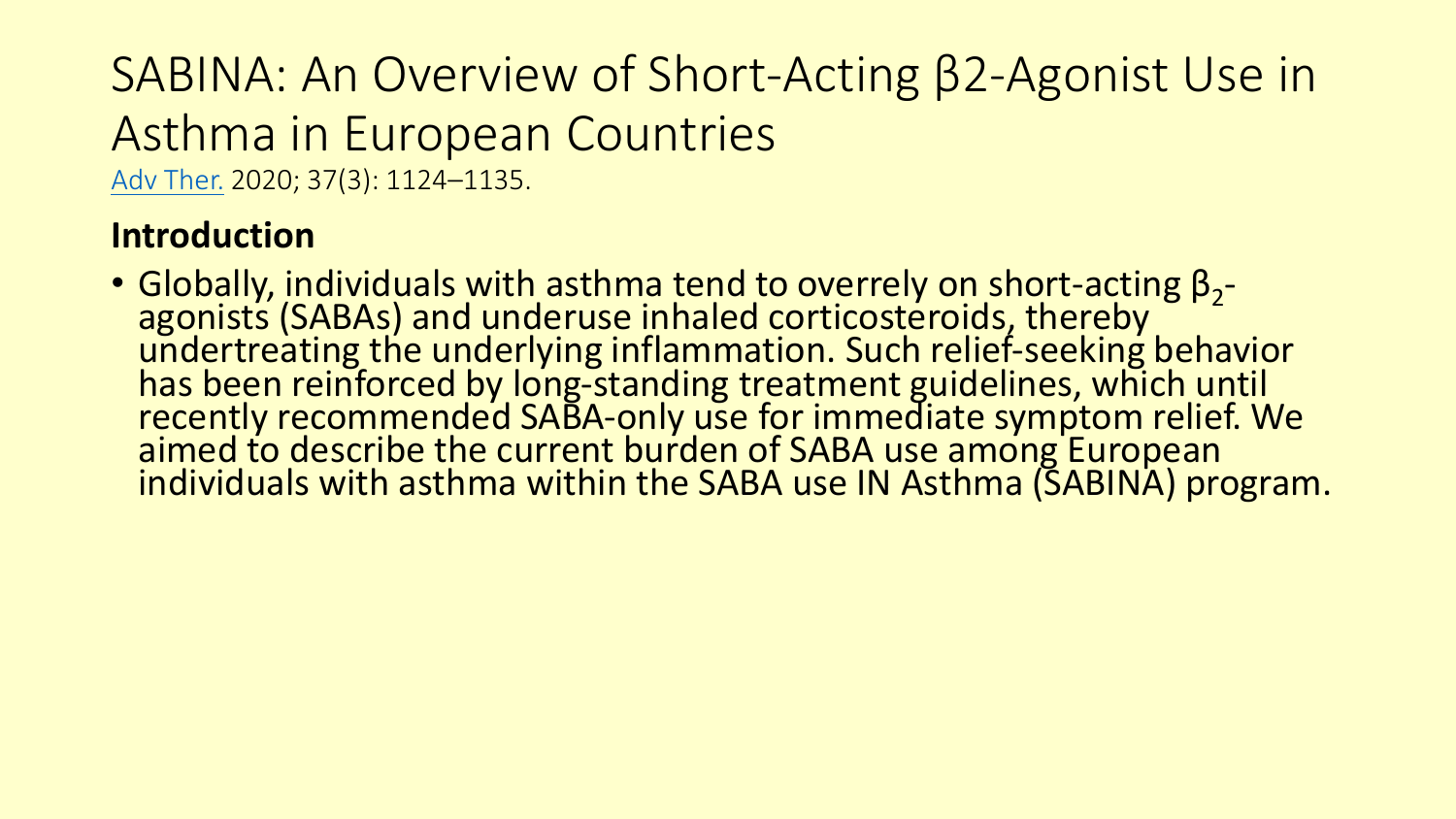## SABINA: An Overview of Short-Acting β2-Agonist Use in Asthma in European Countries

[Adv Ther.](https://www.ncbi.nlm.nih.gov/pmc/articles/PMC7089727/) 2020; 37(3): 1124–1135.

#### **Introduction**

• Globally, individuals with asthma tend to overrely on short-acting  $β_2$ -agonists (SABAs) and underuse inhaled corticosteroids, thereby undertreating the underlying inflammation. Such relief-seeking behavior has been reinforced by long-standing treatment guidelines, which until recently recommended SABAonly use for immediate symptom relief. We aimed to describe the current burden of SABA use among European individuals with asthma within the SABA use IN Asthma (SABINA) program.

#### **Methods**

• Prescription and/or dispensing data during 2006–2017 from electronic medical records and/or national patient registries in the United Kingdom (UK), Germany, Italy, Spain, and Sweden were analyzed. Individuals aged at least 12 years old with a current asthma diagnosis and no other chronic respiratory conditions were included. Asthma treatment step and severity were based on treatment guidelines in use in each individual country. The proportion of individuals prescribed SABA was measured during a 12-month period. SABA overuse was defined as at least three SABA canisters per year.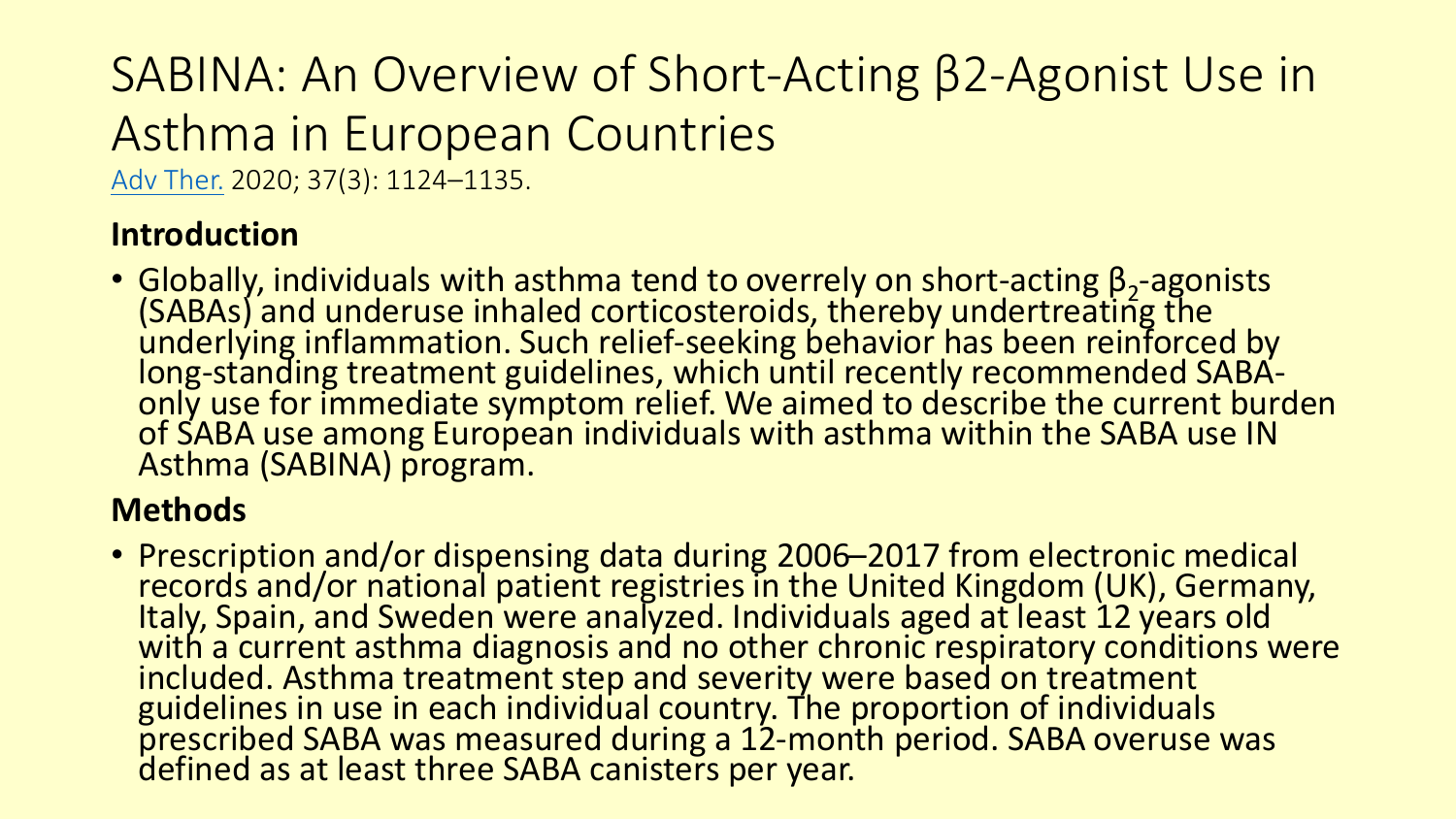## SABINA: An Overview of Short-Acting β2-Agonist Use in Asthma in European Countries

[Adv Ther.](https://www.ncbi.nlm.nih.gov/pmc/articles/PMC7089727/) 2020; 37(3): 1124–1135.

#### • **Results**

• More than one million individuals with asthma were included across five European countries...

**The prevalence of SABA overuse was 9% in Italy, 16% in Germany, 29% in Spain, 30% in Sweden, and 38% in the UK.** In the UK, SABA overuse was greater in individuals with moderate-to-severe asthma versus individuals with mild asthma (58% versus 27%, respectively), while SABA overuse was similar in individuals with both mild (9–32%) and moderate-to-severe (8–31%) asthma in the other European countries.

#### • **Conclusions**

• The findings of this study from the SABINA program show that SABA overuse (at least three canisters per year) is common across Europe, despite the different healthcare and reimbursement policies of each country.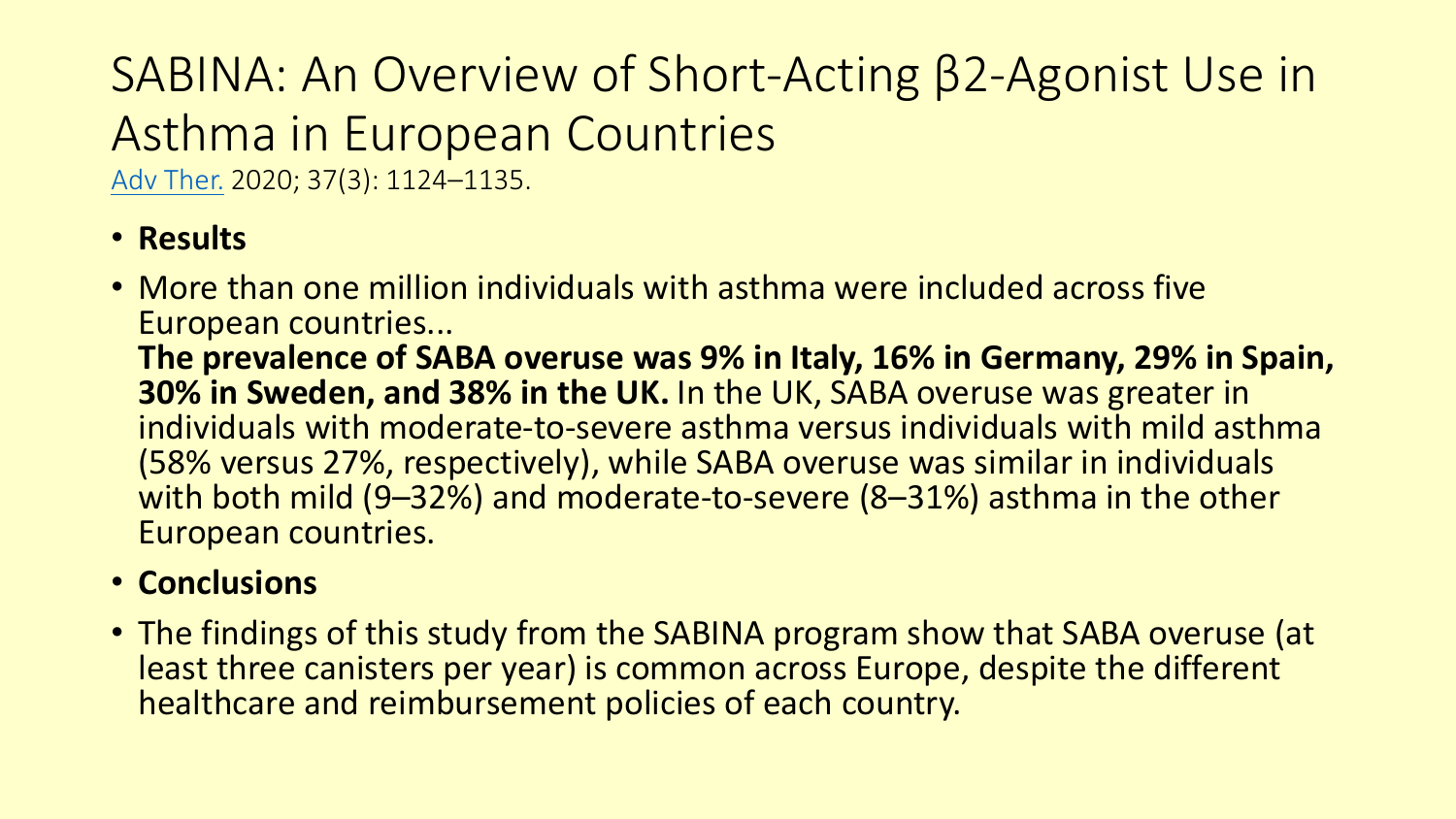## SABINA: An Overview of Short-Acting β2-Agonist Use in Asthma in European Countries

[Adv Ther.](https://www.ncbi.nlm.nih.gov/pmc/articles/PMC7089727/) 2020; 37(3): 1124–1135.

#### • **Bedenkingen**

- Tussen 1/4 en 1/3 patiënten overgebuik? Wat in België? (bij ons niet mogelijk egens geen link artsensoftware –Ernst astma- en apothekerssoftware
- (NB Italië enige met < 10 % , maar daar mogelijkheid OTC als 'noodgeneesmiddel' dat niet geregistreerd wordt)
- GINA richtlijnen in 2019 raden aan te starten met **combinatie SABA-Betamimeticum+ICS** ipv met SABA alleen. Op geen enkele studie gebaseerd maar wel op deze bezorgdheid: als ze overgebruiken hebben ze alvast ook ICS binnen. Maar geen bewijs dat dit effectief werkt
- >< als huisarts kennen we wel allemaal patiënten die 20-30 jaar 1 of 2 'Ventolintjes' gebruiken per jaar. Nut om hieraan ook ICS toe te voegen: ?